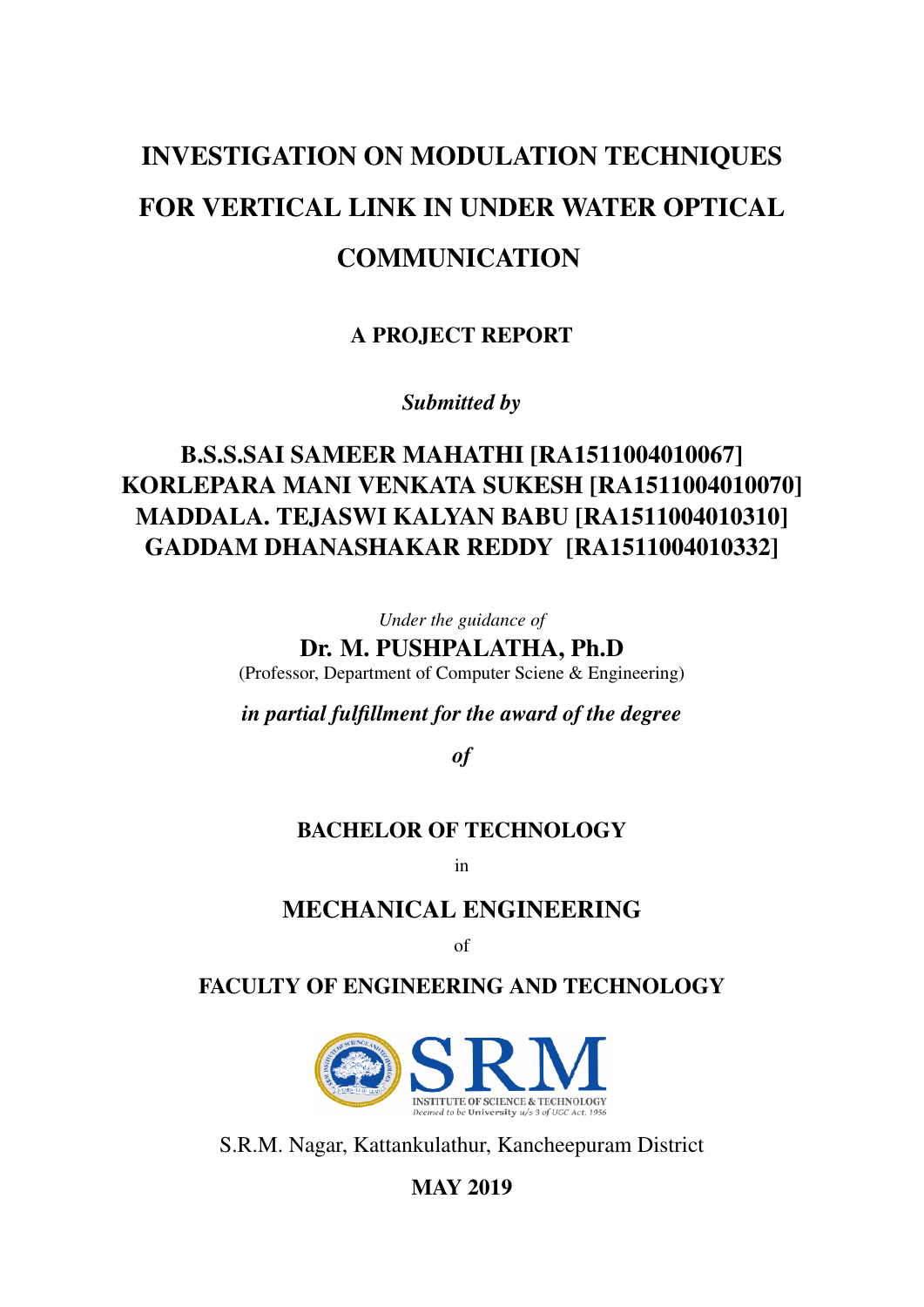## SRM INSTITUTE OF SCIENCE AND TECHNOLOGY

(Under Section 3 of UGC Act, 1956)

#### BONAFIDE CERTIFICATE

Certified that this project report titled "INVESTIGATION ON MODULA-TION TECHNIQUES FOR VERTICAL LINK IN UNDER WATER OP-TICAL COMMUNICATION " is the bonafide work of "B.S.S.SAI SAMEER MAHATHI [RA1511004010067], KORLEPARA MANI VENKATA SUKESH [RA1511004010070],MADDALA. TEJASWI KALYAN BABU[RA1511004010310] ,GADDAM DHANASHAKAR REDDY [RA1511004010332], ", who carried out the project work under my supervision. Certified further, that to the best of my knowledge the work reported herein does not form any other project report or dissertation on the basis of which a degree or award was conferred on an earlier occasion on this or any other candidate.

#### **SIGNATURE**

#### **SIGNATURE**

Dr. M. PUSHPALATHA, Ph.D **GUIDE** Professor Dept. of Computer Sciene & Engineering

Dr. D. HEAD OF THE DEPARTMENT Dept. of Mechanical Engineering

Signature of the External Examiner

Signature of the Internal Examiner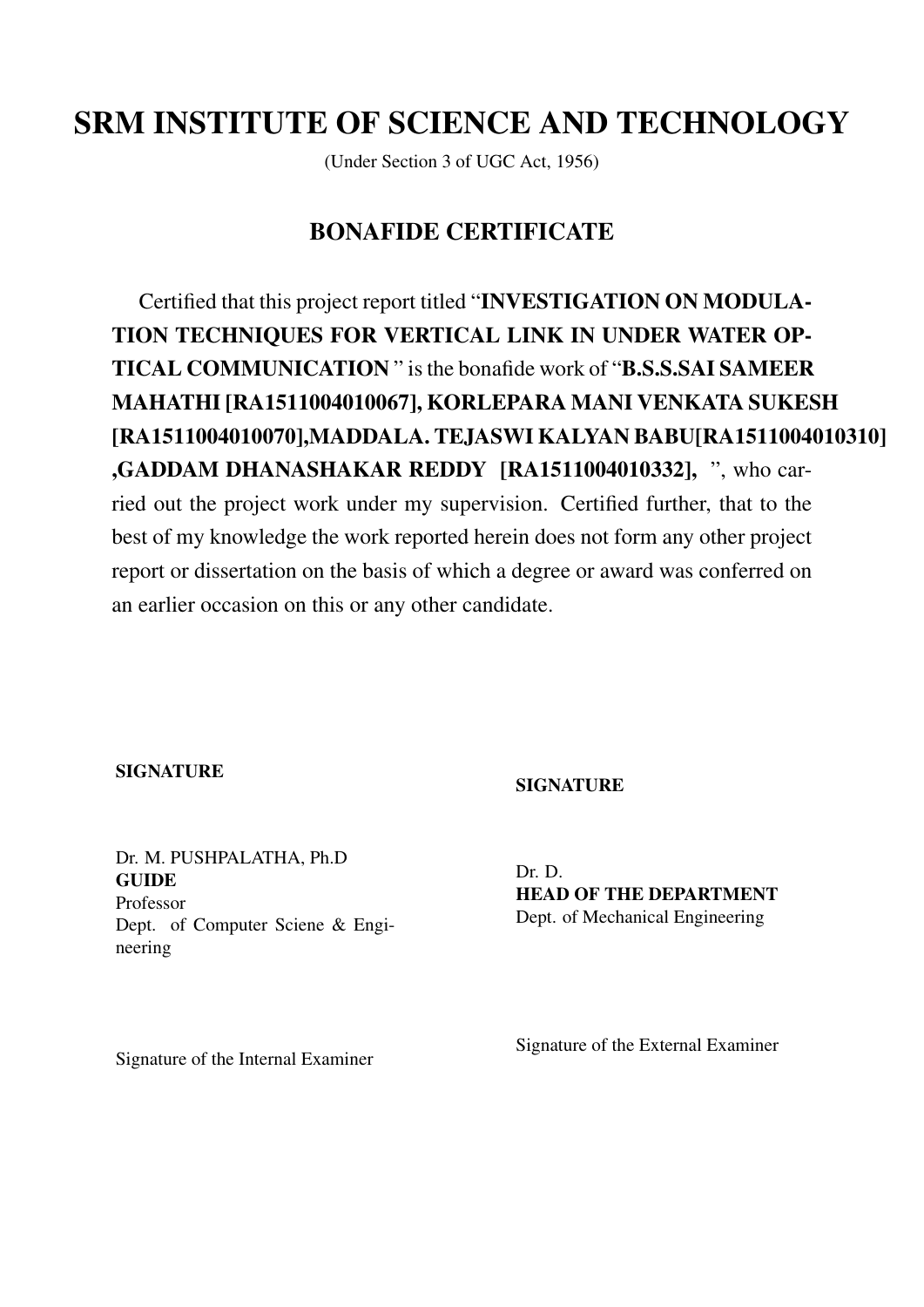## **ABSTRACT**

<span id="page-2-0"></span>Type your abstract here.

Abstract should be one page synopsis of the project report typed double line spacing, Font Style Times New Roman and Font Size 14.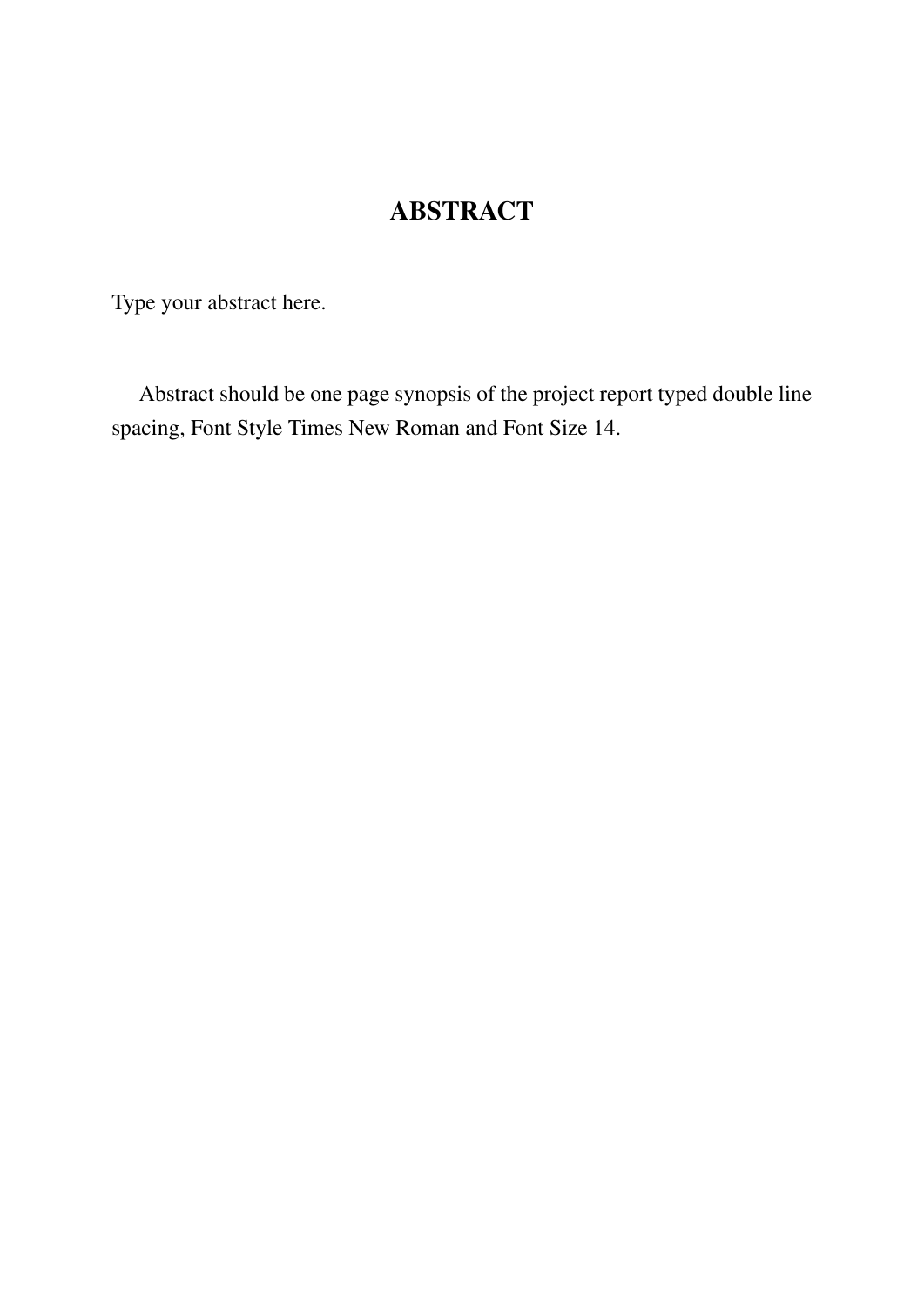### ACKNOWLEDGEMENTS

<span id="page-3-0"></span>I would like to express my deepest gratitude to my guide, Dr.XXXXXXXXXX his valuable guidance, consistent encouragement, personal caring, timely help and providing me with an excellent atmosphere for doing research. All through the work, in spite of his busy schedule, he has extended cheerful and cordial support to me for completing this research work.

Author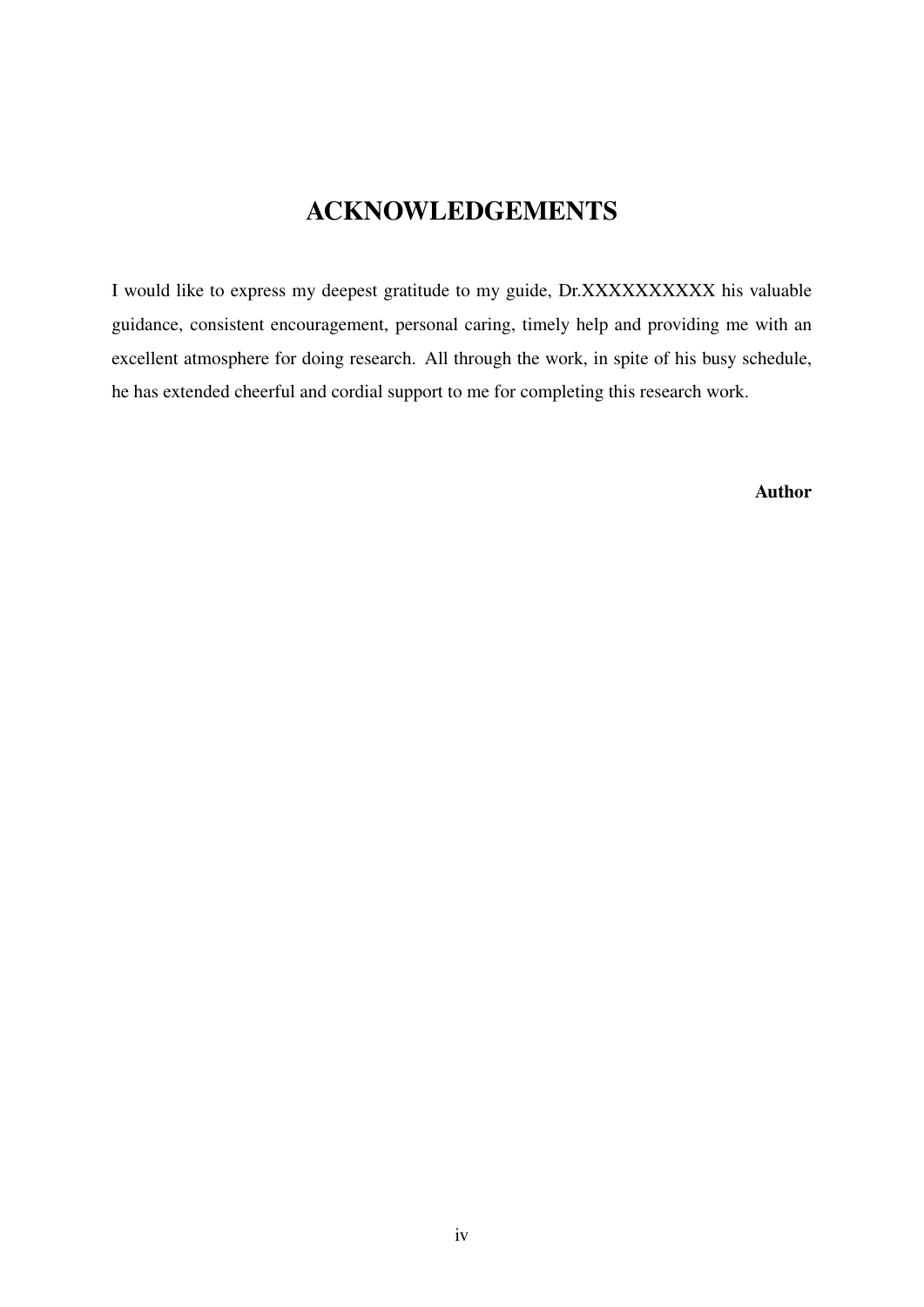## TABLE OF CONTENTS

|                | <b>ABSTRACT</b>                                                                               | iii                     |
|----------------|-----------------------------------------------------------------------------------------------|-------------------------|
|                | <b>ACKNOWLEDGEMENTS</b>                                                                       | iv                      |
|                | <b>LIST OF TABLES</b>                                                                         | vii                     |
|                | <b>LIST OF FIGURES</b>                                                                        | viii                    |
|                | <b>ABBREVIATIONS</b>                                                                          | ix                      |
|                | <b>LIST OF SYMBOLS</b>                                                                        | $\mathbf X$             |
| $\mathbf{1}$   | <b>INTRODUCTION</b>                                                                           | $\mathbf{1}$            |
|                | 1.1                                                                                           | $\mathbf{1}$            |
|                | Sub sections $\ldots \ldots \ldots \ldots \ldots \ldots \ldots \ldots \ldots \ldots$<br>1.1.1 | $\overline{2}$          |
| $\overline{2}$ | <b>LITERATURE SURVEY</b>                                                                      | 3                       |
|                | 2.1                                                                                           | 3                       |
|                | 2.2                                                                                           | 3                       |
| $\mathbf{3}$   | <b>System Analysis</b>                                                                        | $\overline{\mathbf{4}}$ |
| 4              | <b>System Design</b>                                                                          | 5                       |
|                | 4.1                                                                                           | 5                       |
| 5              | <b>Coding, Testing</b>                                                                        | 7                       |
| 6              | <b>Conclusion</b>                                                                             | 8                       |
| 7              | <b>Future Enhancement</b>                                                                     | 9                       |
|                | A VECTOR ALGEBRA                                                                              | 10                      |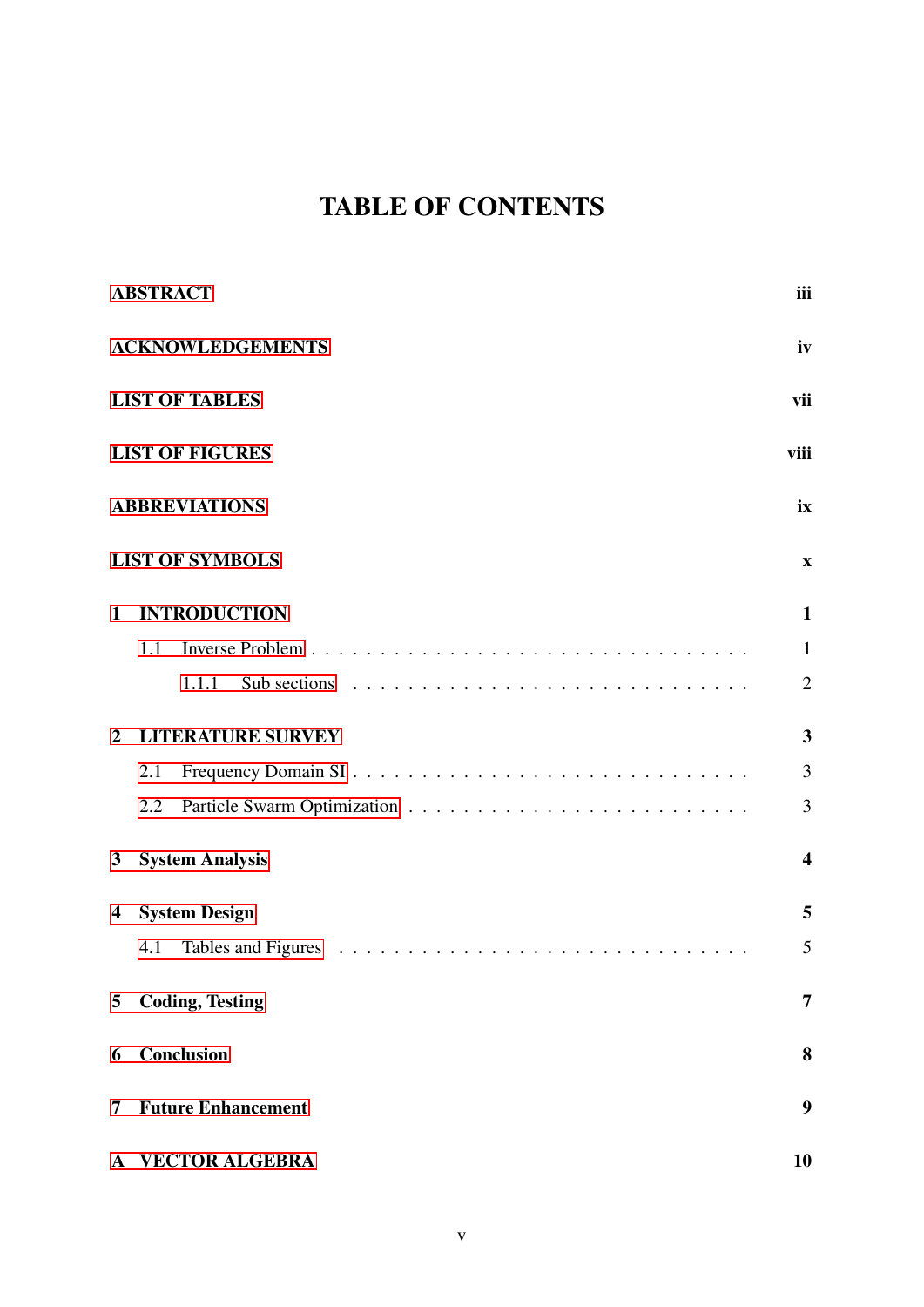| <b>B</b> MATRIX ALGEBRA | 11 |
|-------------------------|----|
|                         |    |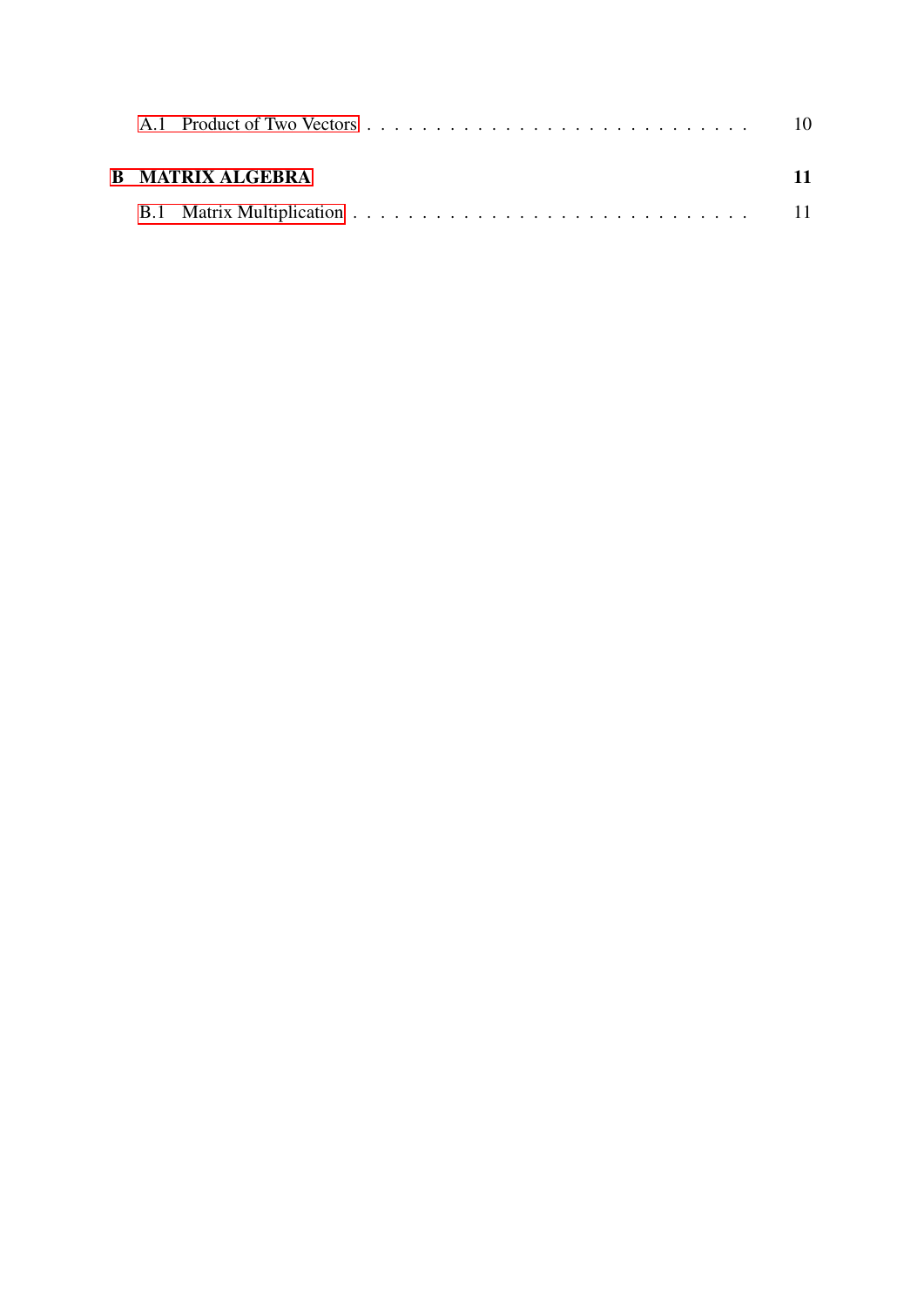## LIST OF TABLES

<span id="page-6-0"></span>

|--|--|--|--|--|--|--|--|--|--|--|--|--|--|--|--|--|--|--|--|--|--|--|--|--|--|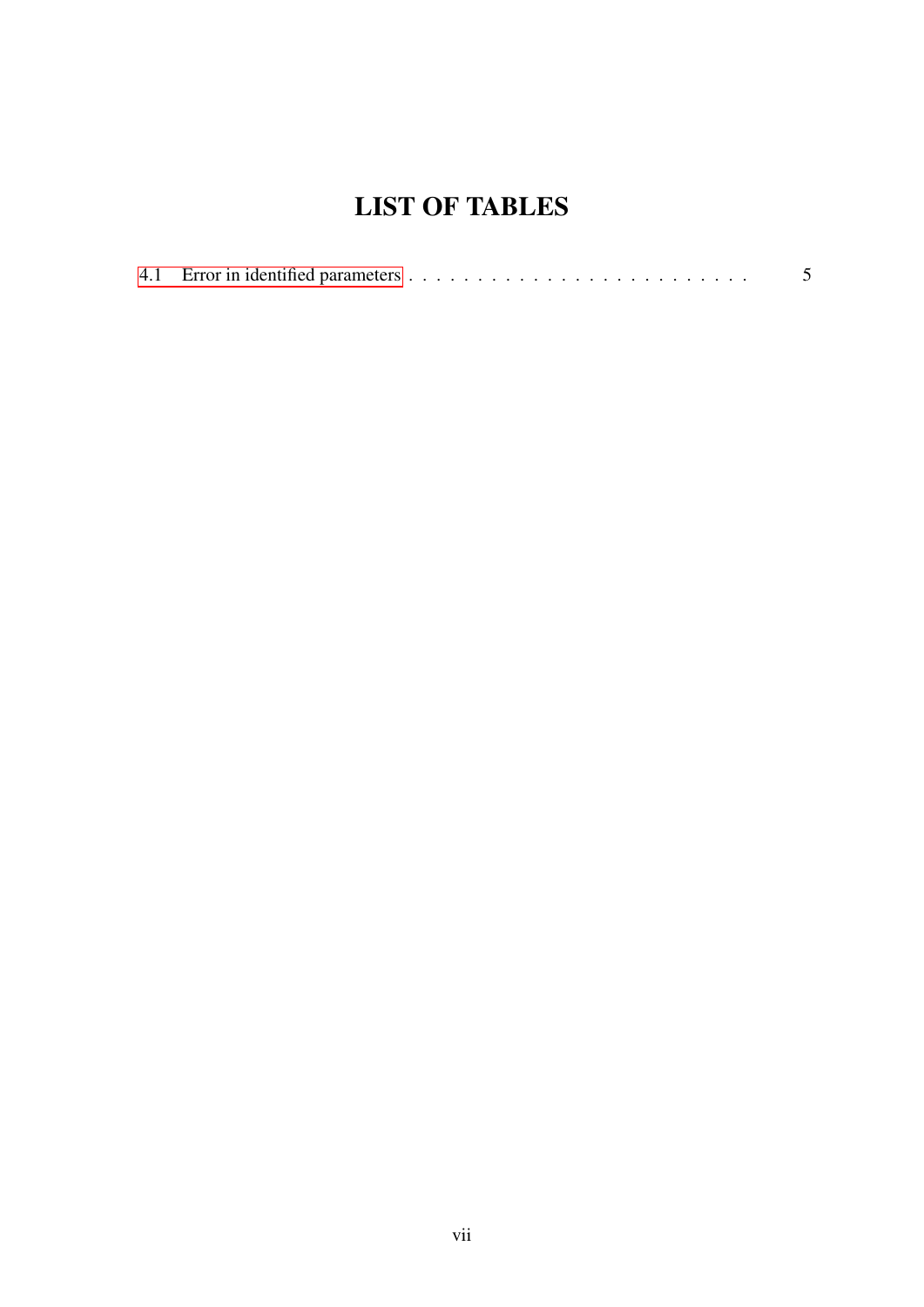## LIST OF FIGURES

<span id="page-7-0"></span>

| 4.2 Inversions of double slider crank chain enterpreteration of the state of the state of the state of the state of the state of the state of the state of the state of the state of the state of the state of the state of th |  |
|--------------------------------------------------------------------------------------------------------------------------------------------------------------------------------------------------------------------------------|--|
|                                                                                                                                                                                                                                |  |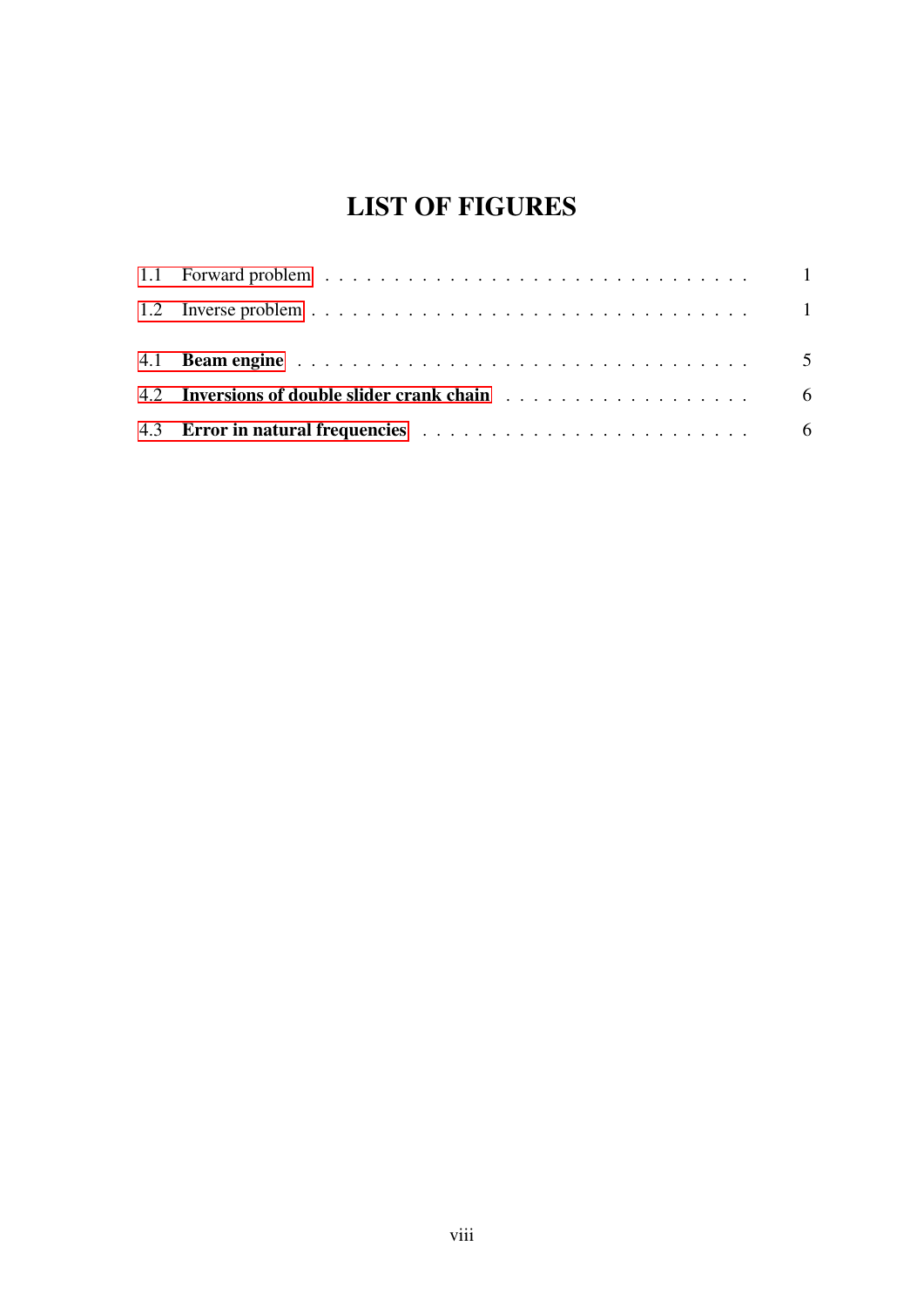## ABBREVIATIONS

- <span id="page-8-2"></span><span id="page-8-0"></span>LS Least Square
- <span id="page-8-3"></span>PSO Particle Swarm Optimization
- <span id="page-8-1"></span>SI Structural Identification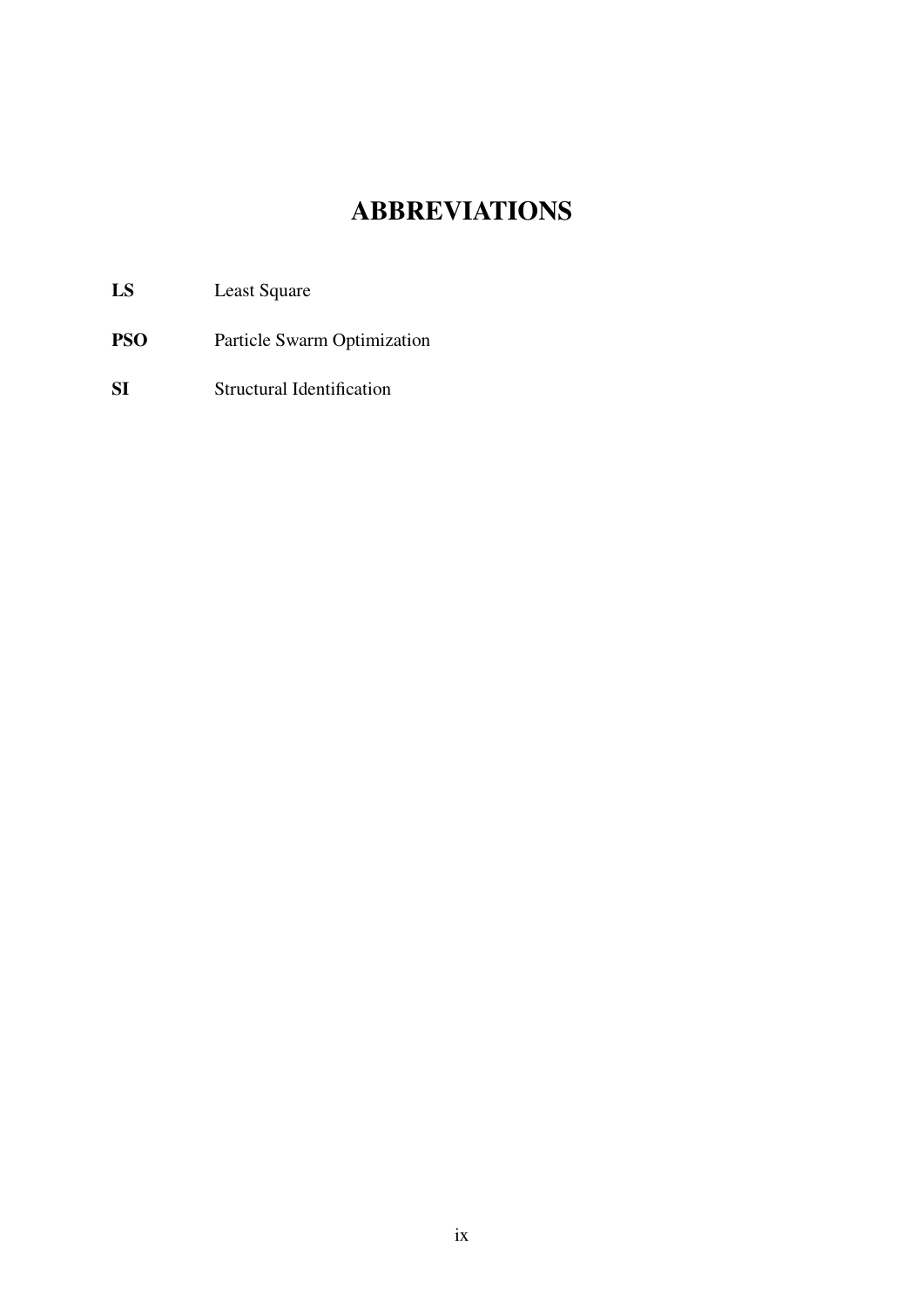## LIST OF SYMBOLS

- <span id="page-9-0"></span> $\alpha$ ,  $\beta$  Damping constants
- $\theta$  Angle of twist, rad
- $\omega$  Angular velocity, rad/s
- b Width of the beam, m
- h Height of the beam, m
- ${f(t)}$  force vector
- $[K^e]$ ] Element stiffness matrix
- $[M^e]$ ] Element mass matrix
- ${q(t)}$  Displacement vector
- $\{\dot{q}(t)\}$  Velocity vector
- $\{\ddot{q}(t)\}$  Acceleration vector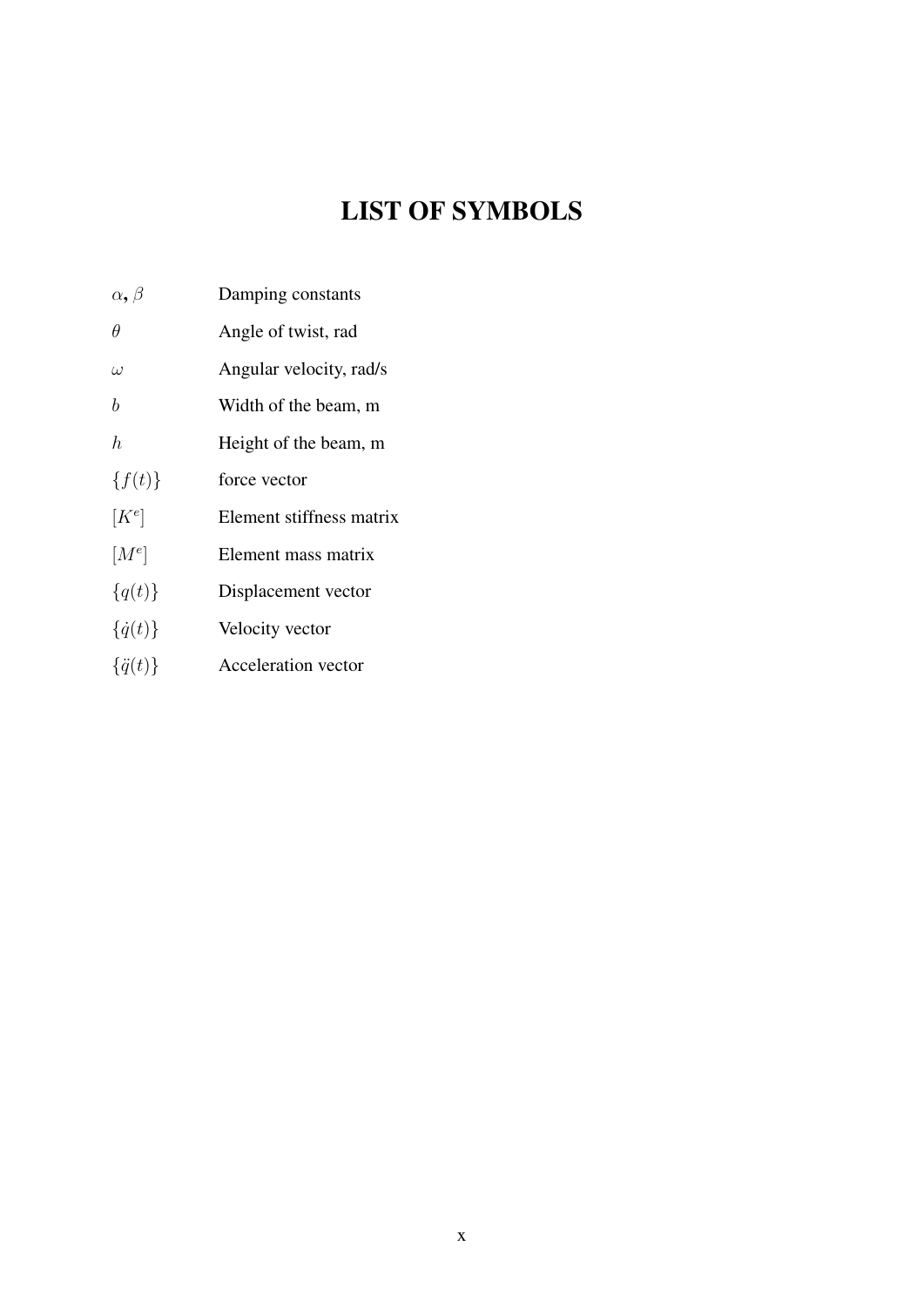#### INTRODUCTION

#### <span id="page-10-1"></span><span id="page-10-0"></span>1.1 Inverse Problem

Structural Identification [\(SI\)](#page-8-1) is typically an inverse process whereby structural parameters such as stiffness, damping properties are identified from input excitation and output responses.

Generally, Engineering problems can be classified into forward and inverse problems [\[4\]](#page-21-0). In forward problems, the system output responses are calculated from the known system properties and input responses as shown in Figure [1.1](#page-10-2) whereas in inverse problems, the system parameters are identified based on the input and output responses of the system which is shown in Figure [1.2.](#page-10-3) For a structure, the input excitation is a periodic force and the output re-

<span id="page-10-2"></span>

Figure 1.1: Forward problem

<span id="page-10-3"></span>

Figure 1.2: Inverse problem

sponses are displacement, velocity and acceleration. The input force can be measured using force transducer and the output responses can be measured respectively using vibration pickups, velometer and accelerometer. Some [SI](#page-8-1) algorithms require measurement of all responses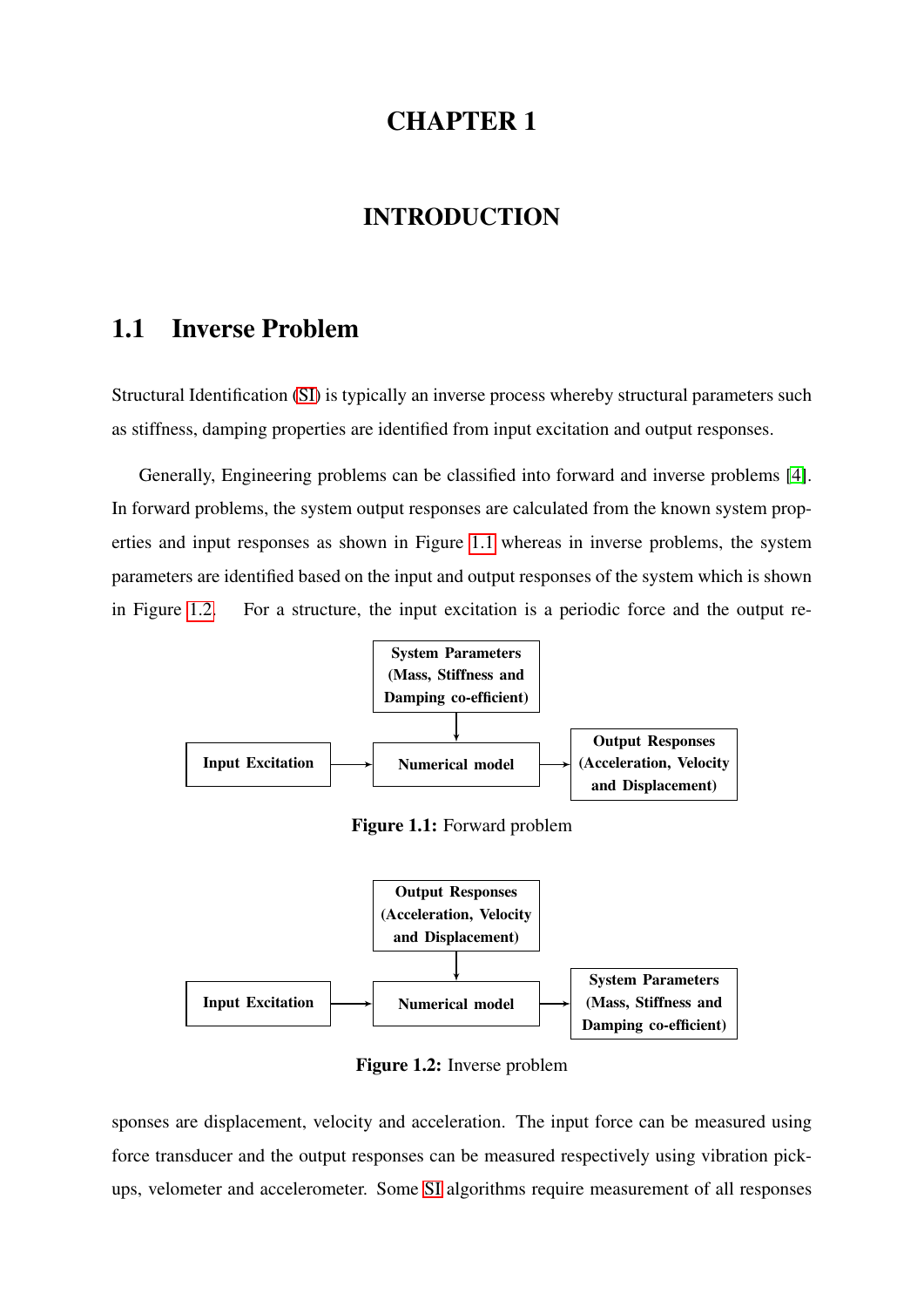or any one of the output responses. Since the input and output responses are measurable for a structure with unknown parameters, the [SI](#page-8-1) problem is an inverse problem which identifies structural or damage parameters.

#### <span id="page-11-0"></span>1.1.1 Sub sections

Sub-sections must be numbered as shown in this text.

#### Sub-sub sections

Sub-sections of sub section are not to be numbered and it should be in bold as shown in this text.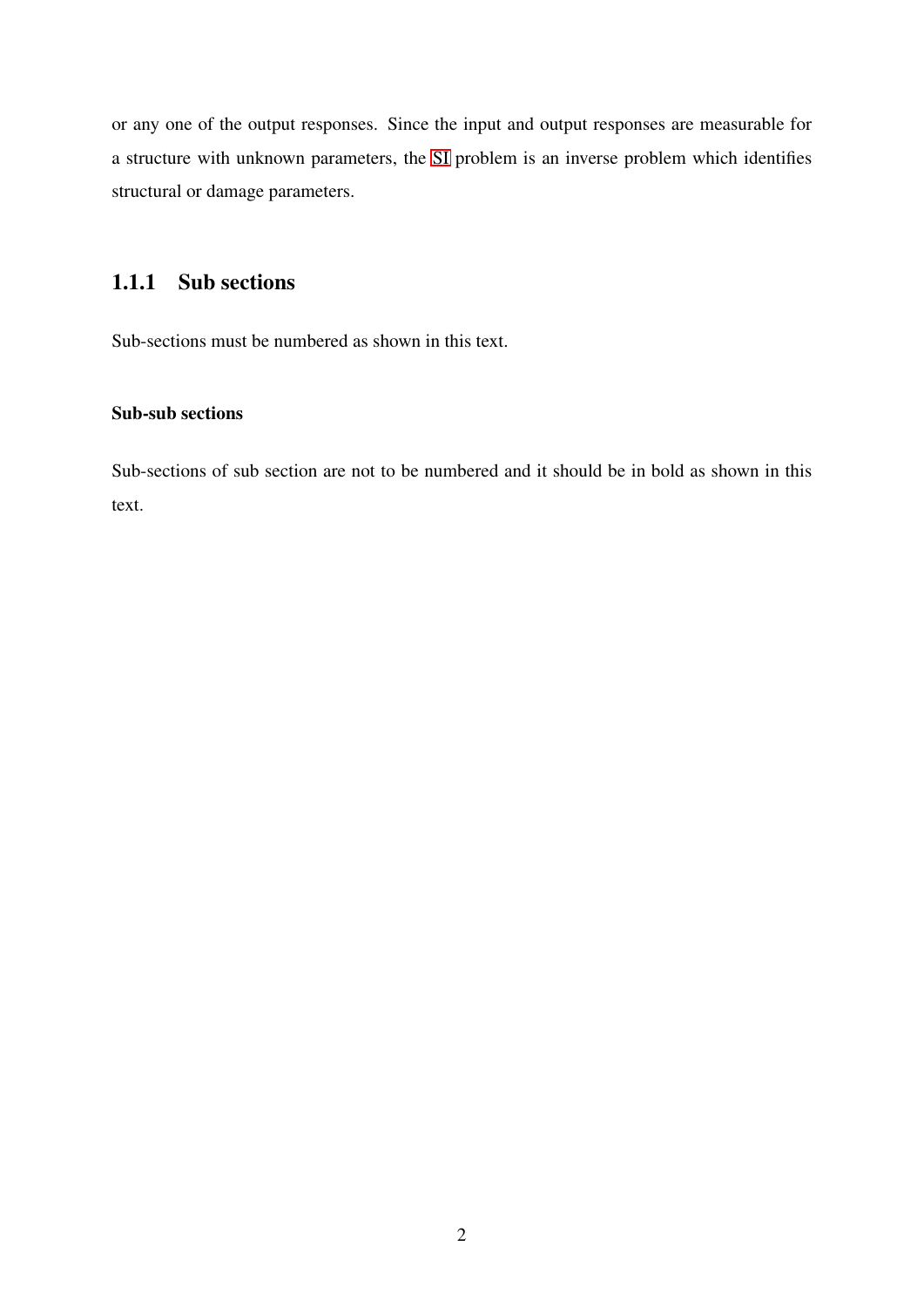#### LITERATURE SURVEY

#### <span id="page-12-1"></span><span id="page-12-0"></span>2.1 Frequency Domain SI

Hearn and Testa [\[2\]](#page-21-1) showed that the magnitude of change in natural frequencies is a function of the severity and of the location of deterioration in structures. The modal analysis has been carried out on a welded steel frame and a wire rope with damage. Grédias and Paris [\[1\]](#page-21-2) proposed a direct method for determining six flexural stiffnesses of a thin anisotropic plate. In this method, natural frequencies [\[5\]](#page-21-3) and mode shapes have been processed using Least Square [\(LS\)](#page-8-2) technique.

### <span id="page-12-2"></span>2.2 Particle Swarm Optimization

A basic variant of the Particle Swarm Optimization [\(PSO\)](#page-8-3) [\[3\]](#page-21-4) algorithm works by having a population (called a swarm) of candidate solutions (called particles). These particles are moved around in the search-space according to a few simple formulae. The movements of the particles are guided by their own best known position in the search-space as well as the entire swarm's best known position. When improved positions are being discovered these will then come to guide the movements of the swarm. The process is repeated and by doing so it is hoped, but not guaranteed, that a satisfactory solution will eventually be discovered.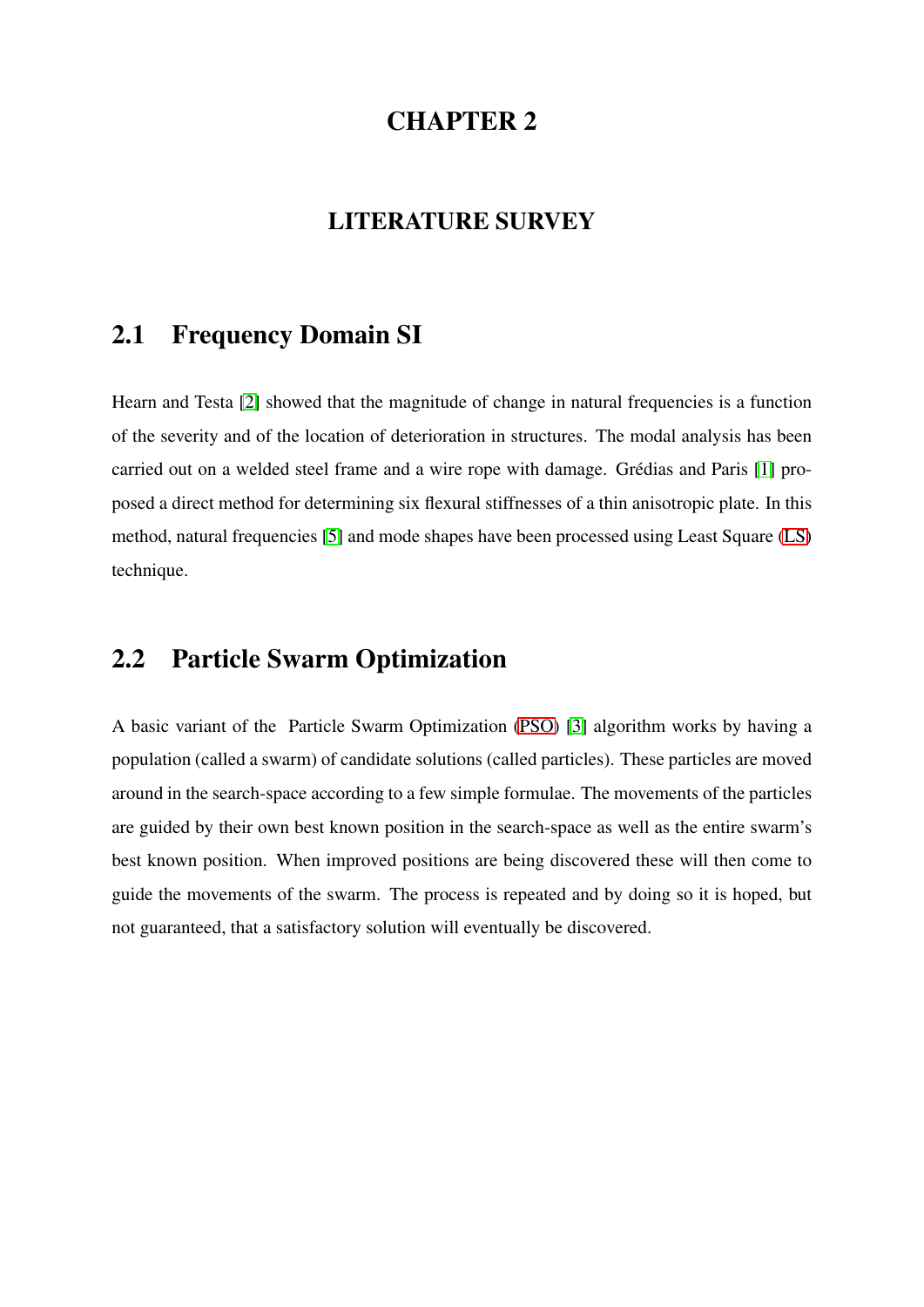### SYSTEM ANALYSIS

<span id="page-13-0"></span>All the symbols used in the text must be listed out in the list of symbols page in alphabetic order, and explained with units. Equations must be written with central alignment and numbered with section number . equation number.

$$
[Me]{\dot{q}(t)} + [Ce]{\dot{q}(t)} + [Ke]{q(t)} = {f(t)}
$$
\n(3.1)

the element stiffness matrix is

$$
[K^{e}] = \frac{EI}{l_e^3} \begin{bmatrix} 12 & 6l_e & -12 & 6l_e \\ 6l_e & 4l_e^2 & -6l_e & 2l_e^2 \\ -12 & -6l_e & 12 & -6l_e \\ 6l_e & 2l_e^2 & -6l_e & 4l_e^2 \end{bmatrix}
$$
(3.2)

and the element consistent mass matrix is

$$
[M^{e}] = \frac{\rho A l_e}{420} \begin{pmatrix} 156 & 22l_e & 54 & -13l_e \\ 22l_e & 4l_e^2 & 13l_e & -3l_e^2 \\ 54 & 13l_e & 156 & -22l_e \\ -13l_e & -3l_e^2 & -22l_e & 4l_e^2 \end{pmatrix}
$$
(3.3)

$$
[C] = \alpha[M] + \beta[K] \tag{3.4}
$$

A matrix equation with square matrices and vectors,

$$
\begin{Bmatrix}\n-M_1(t) \\
-V_1(t) \\
M_2(t) \\
V_2(t)\n\end{Bmatrix} = \begin{bmatrix}\nD_{11} & D_{12} & D_{13} & D_{14} \\
D_{21} & D_{22} & D_{23} & D_{24} \\
D_{31} & D_{32} & D_{33} & D_{34} \\
D_{41} & D_{42} & D_{43} & D_{44}\n\end{bmatrix} \begin{Bmatrix}\nv_1(t) \\
\theta_1(t) \\
v_2(t) \\
\theta_2(t)\n\end{Bmatrix}
$$
\n(3.5)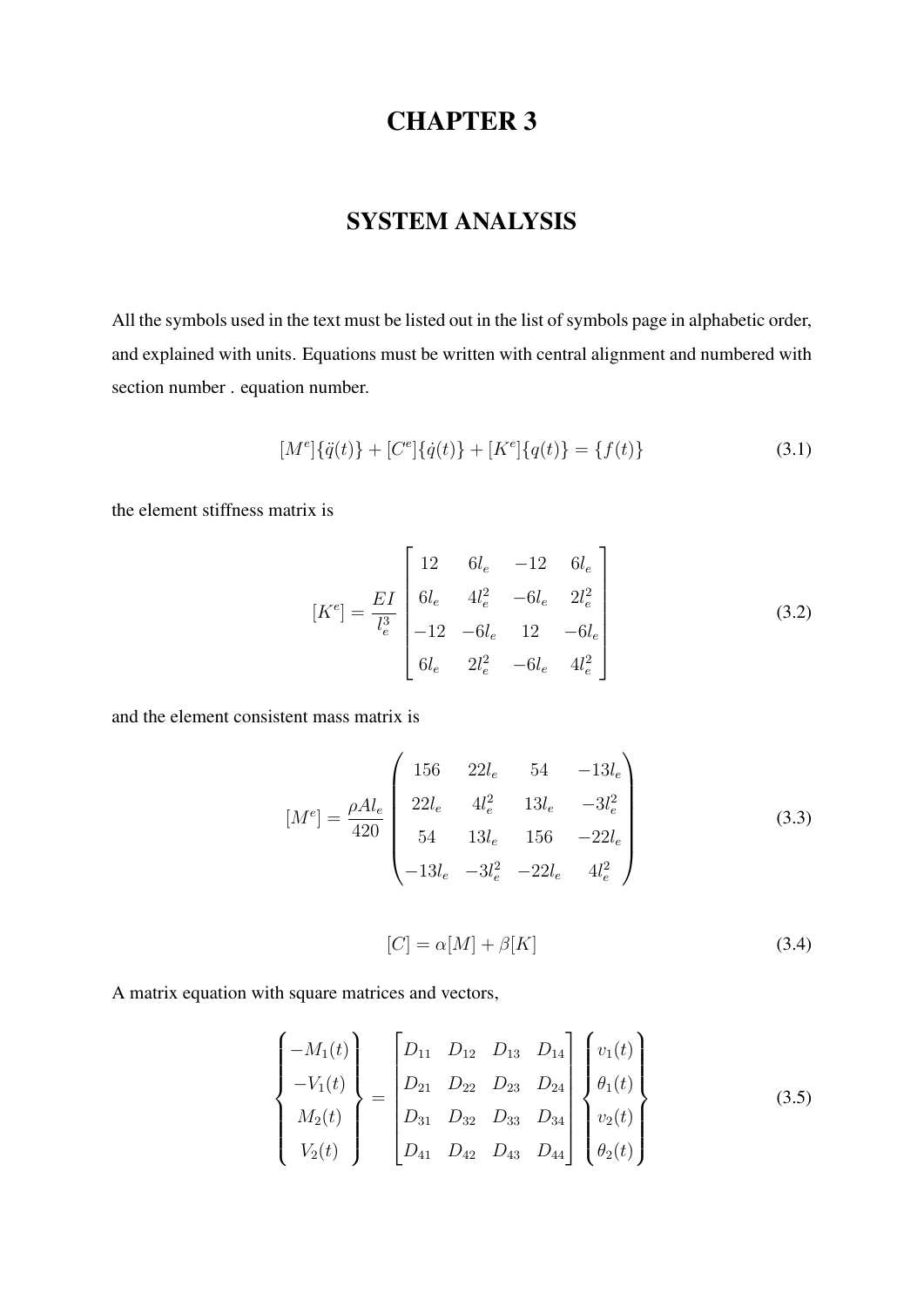#### SYSTEM DESIGN

### <span id="page-14-1"></span><span id="page-14-0"></span>4.1 Tables and Figures

By the word Table, is meant tabulated numerical data in the body of the project report as well as in the appendices. All other non-verbal materials used in the body of the project work and appendices such as charts, graphs, maps, photographs and diagrams may be designated as fig- $ures<sup>1</sup>$  $ures<sup>1</sup>$  $ures<sup>1</sup>$ . The format for tables is given below. The table must referred in the text as Table. [\(4.1\)](#page-14-2). The title of the table with table number should be written at the top of the table with center aligned as shown below.[2](#page-14-5) .

<span id="page-14-2"></span>

|              | Exact parameter       | Identified crack location (% of error) |                |                        |                 |  |  |  |  |  |  |
|--------------|-----------------------|----------------------------------------|----------------|------------------------|-----------------|--|--|--|--|--|--|
|              |                       | Complete measurement                   |                | Incomplete measurement |                 |  |  |  |  |  |  |
| $Depth(\xi)$ | Location( $\lambda$ ) | Noise free                             | 5% Noise       | Noise free             | 5% Noise        |  |  |  |  |  |  |
| 0.067        | 0.5                   | $0.501(0.2\%)$                         | $0.503(0.6\%)$ | $0.501(0.2\%)$         | $0.496(-0.8\%)$ |  |  |  |  |  |  |
| 0.50         | 0.5                   | $0.498(-0.4\%)$                        | $0.506(1.2\%)$ | $0.498(-0.4\%)$        | $0.508(1.6\%)$  |  |  |  |  |  |  |

<span id="page-14-3"></span>Figures must be drawn at the appropriate places and must be referred in the same page in the text. Figures should be referred in the text as Figure [4.1.](#page-14-3) Title of figures must be center



Figure 4.1: Beam engine

<span id="page-14-4"></span><sup>&</sup>lt;sup>1</sup>type footnote here

<span id="page-14-5"></span><sup>&</sup>lt;sup>2</sup>An example footnote.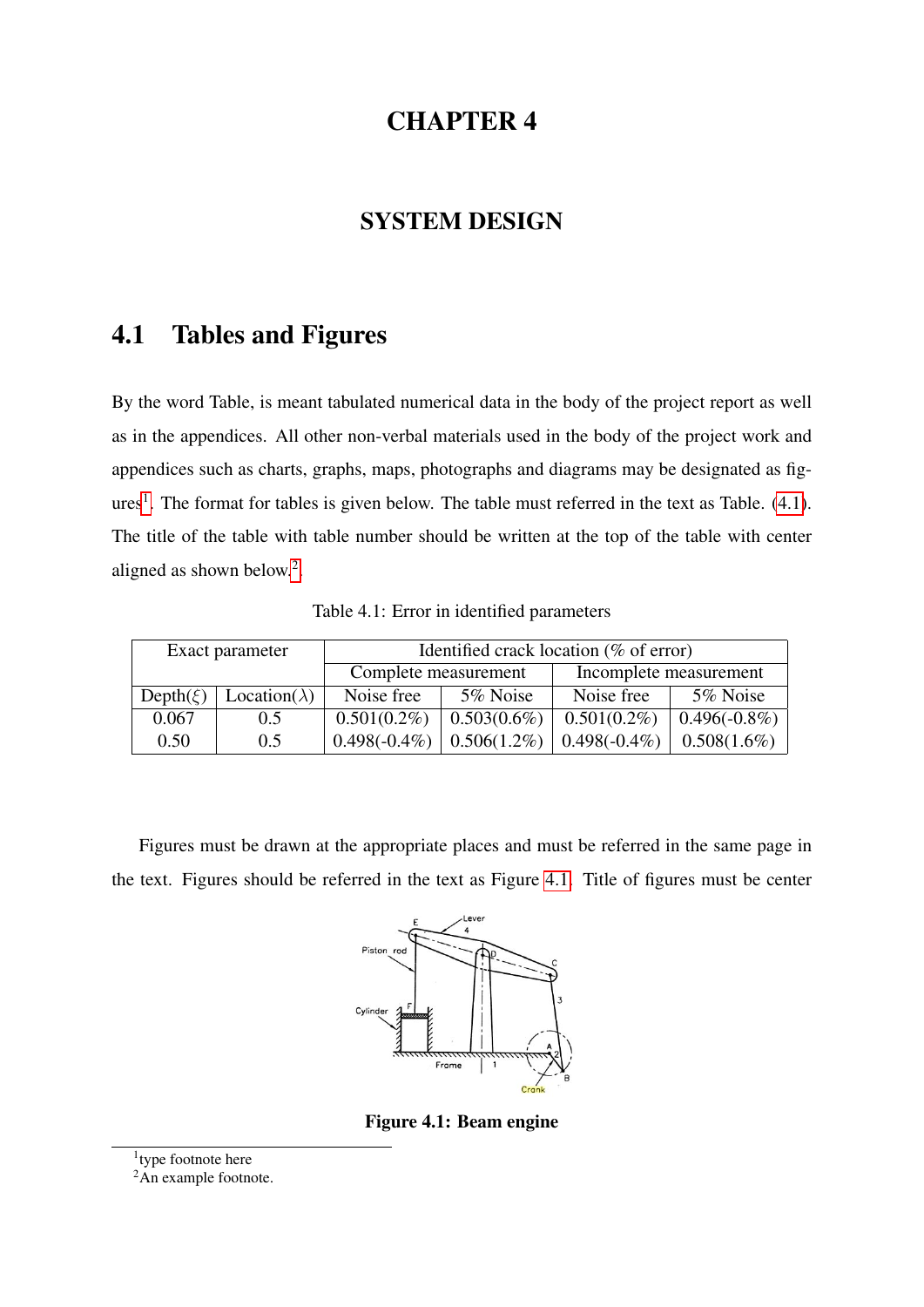aligned and should be displayed at the bottom of the figure as shown.

<span id="page-15-2"></span><span id="page-15-0"></span>

<span id="page-15-3"></span>Figure 4.2: Inversions of double slider crank chain

<span id="page-15-1"></span>Multiple figures with same caption can be arranged as shown in Figure [4.2](#page-15-0) and they are referred in text such as Figure [4.2\(a\)](#page-15-2) and Figure [4.2\(b\).](#page-15-3) The graphs should be drawn at appropriate places with center alignment and it should be referred in text.



Figure 4.3: Error in natural frequencies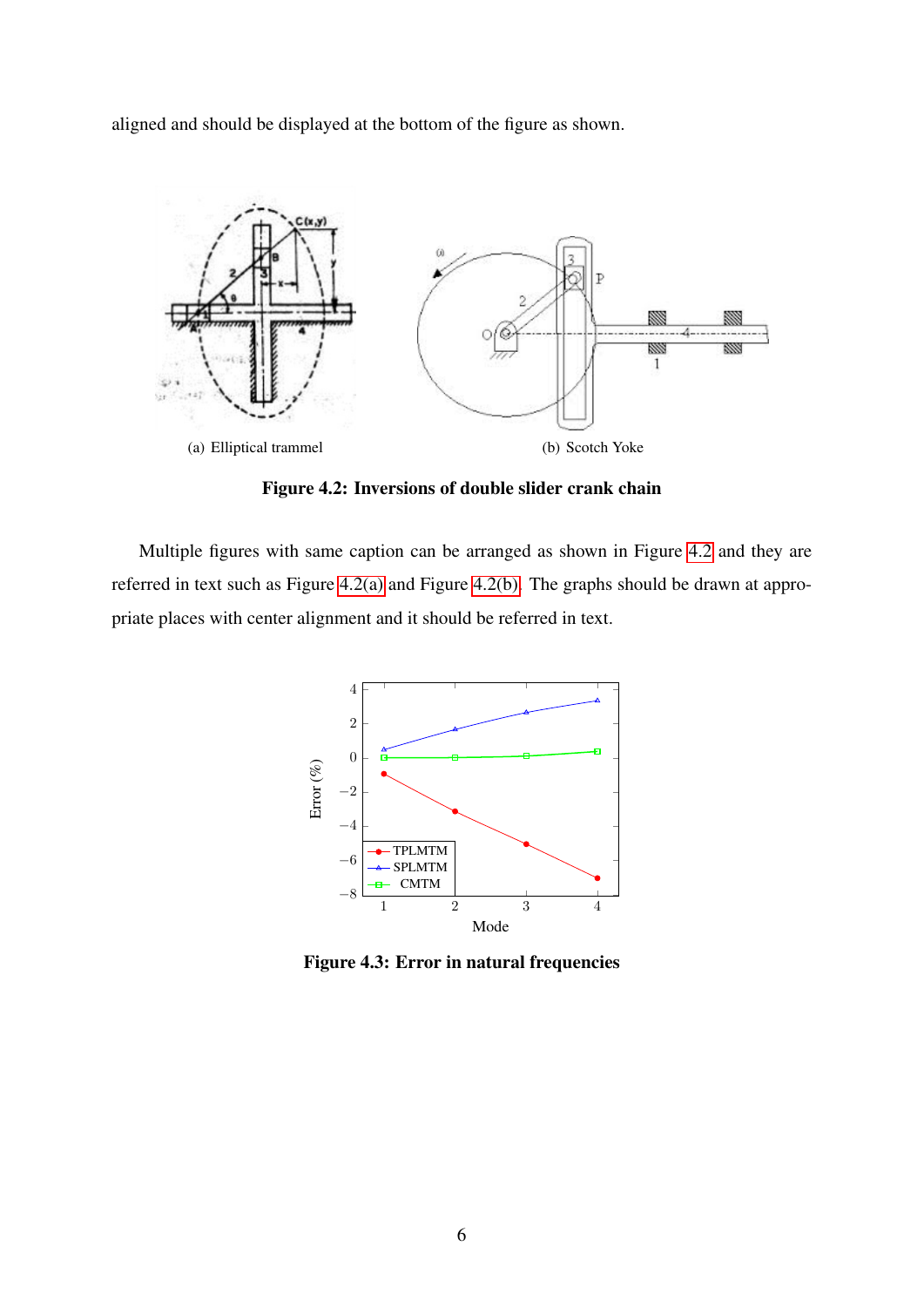#### CODING, TESTING

<span id="page-16-0"></span>In this chapter, the program coding related to your work using MATLAB™or C can be presented here. Numbered list can be typeset in LaTex as follows.

- 1. Online LaTex editors Such as Share LaTex, Write LaTex, Papeeria are also available which do not require any installation.
- 2. Documents can be typeset or edited in the online LaTex and output file can be down loaded.
- 3. The LaTex template can generally be down loaded from the University/publisher's/ conference website. (.tex file)
- 4. Type the document in the respective template and run the program like C or MATLAB.
- 5. The output document is formatted as .pdf or .ps and saved in the same file name and same folder.
- 6. Some Standard LaTex templates are *IEEE*, ASCE, ASME, Elsevier etc.

Bullet points are generated in LaTex as follows:

- ✼ Requires installation of two packages.
- ✼ MiKTeX is a distribution of the typesetting system.
- ✼ MiKTeX provides the tools necessary to prepare documents using the TeX/LaTeX markup language.
- ✼ TeXstudio is a cross-platform open source LaTeX editor with an interface.
- ✼ Some other cross-platforms are Texmaker, Technic center, Winedt etc.,
- ✼ Install MiKTex first and TeXstudio at last.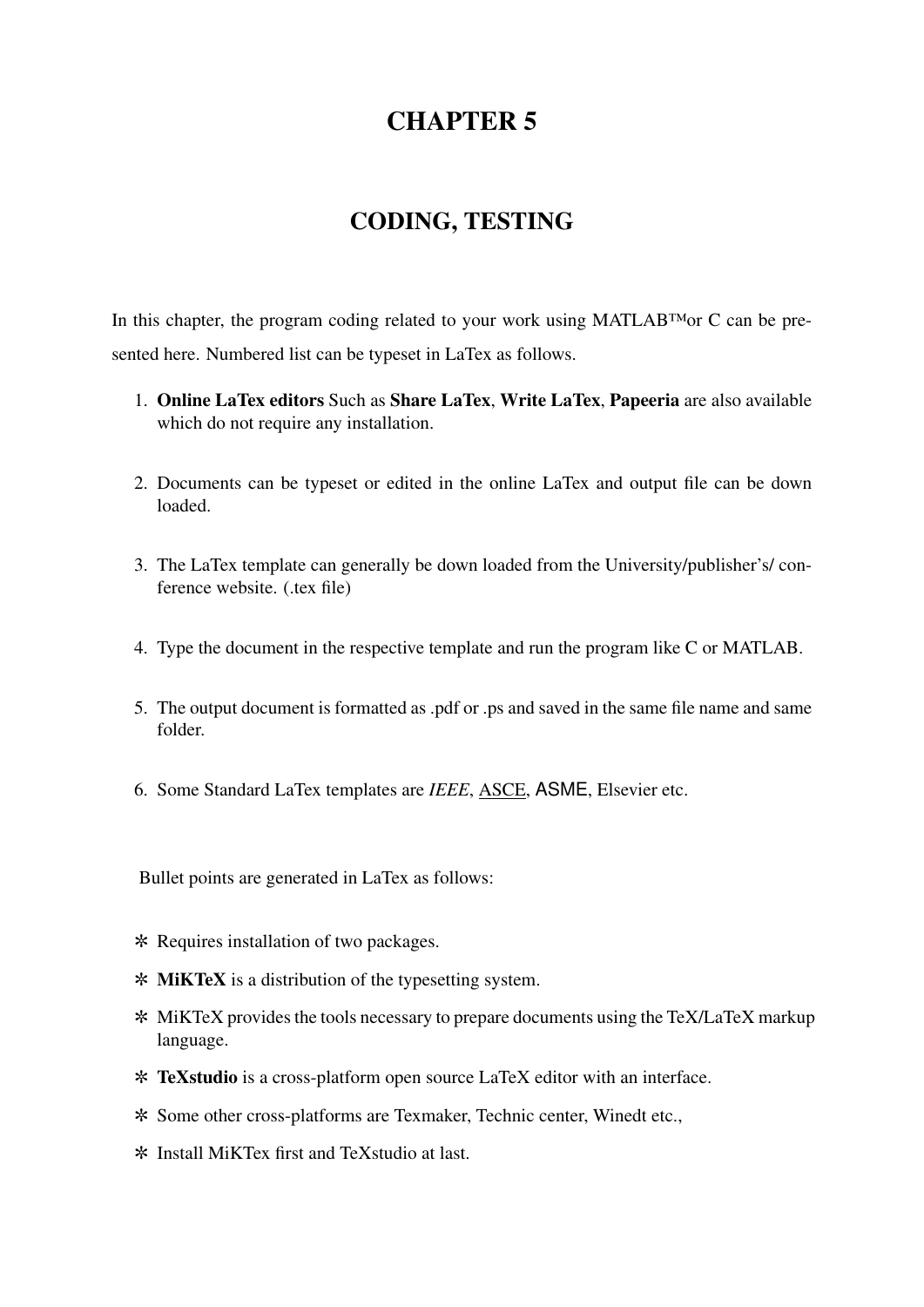#### **CONCLUSION**

<span id="page-17-0"></span>The Entire Project Document should have a maximum of 80 Pages (from cover to cover). The Project Document along with Application Software should be submitted in a Soft Copy  $(CD)$ 

N.B.: Number of Copies to be submitted: Guide - 1 hard copy, Department Library -1 hard copy & Each Candidate -1 hard copy and Soft Copy (in CD)- 2 copies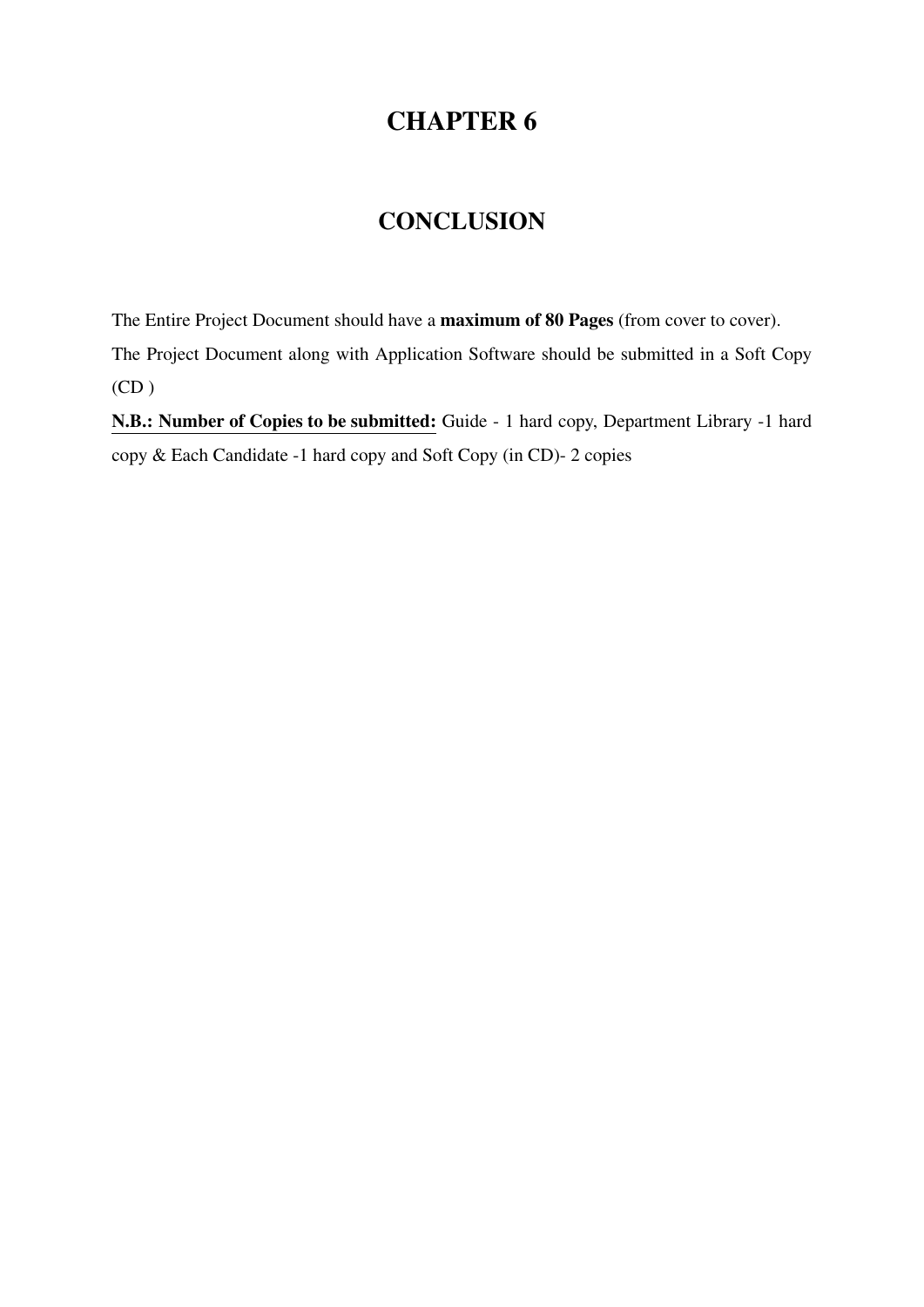<span id="page-18-0"></span>FUTURE ENHANCEMENT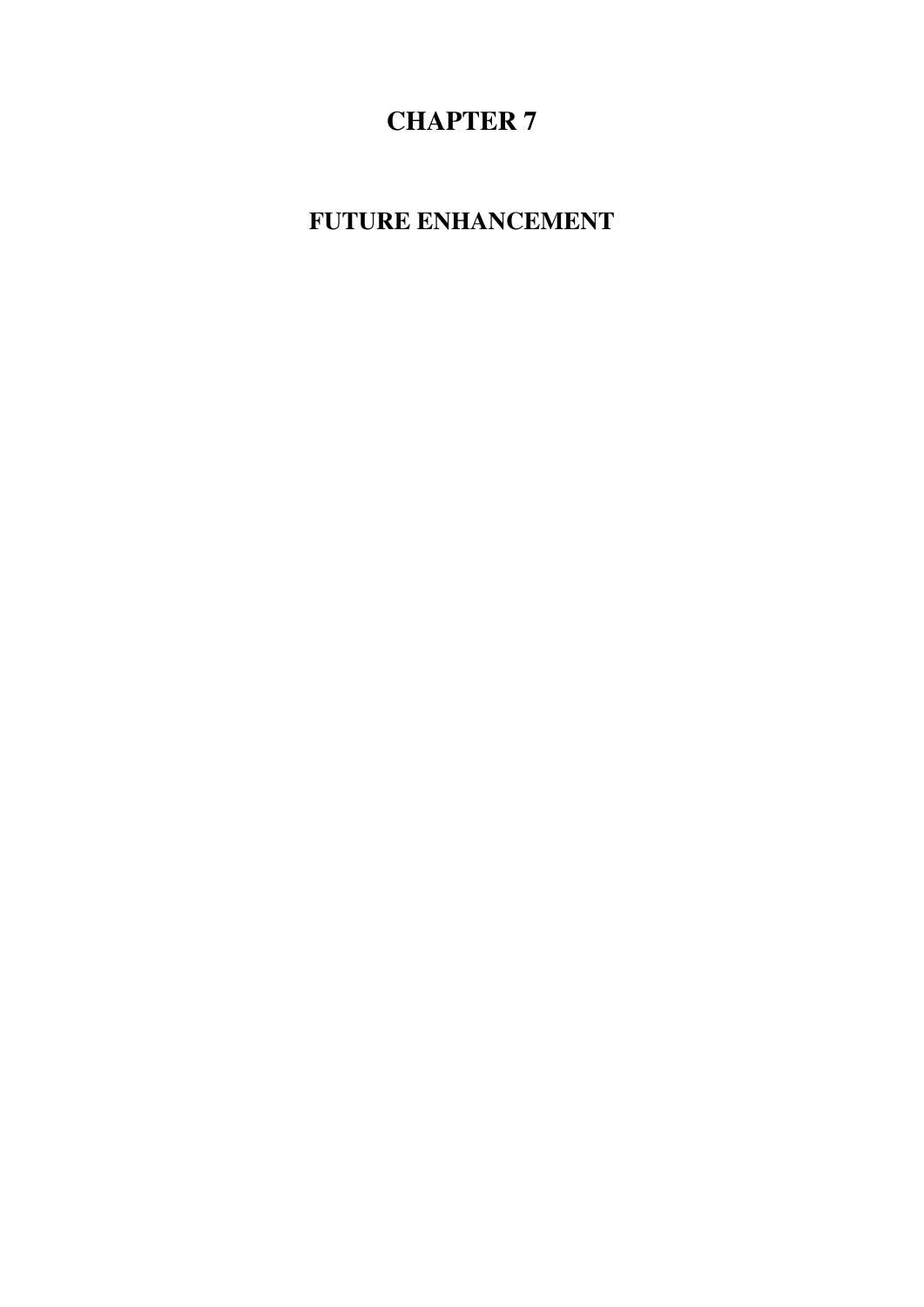### APPENDIX A

#### VECTOR ALGEBRA

#### <span id="page-19-1"></span><span id="page-19-0"></span>A.1 Product of Two Vectors

The product of two vectors are may be a scalar product or vector product. The scalar product of two vectors is also called as dot product. It is defined as  $\vec{a} \cdot \vec{b} = |\vec{a}| |\vec{b}| \cos\theta$  where  $\theta$  is the angle between the two vectors  $\vec{a}$  and  $\vec{b}$ 

the cross product or vector product is a binary operation on two vectors in three-dimensional space and is denoted by the symbol  $\times$ . The cross product  $\vec{a} \times \vec{b}$  of two linearly independent vectors  $\vec{a}$  and  $\vec{b}$  is a vector that is perpendicular to both and therefore normal to the plane containing them.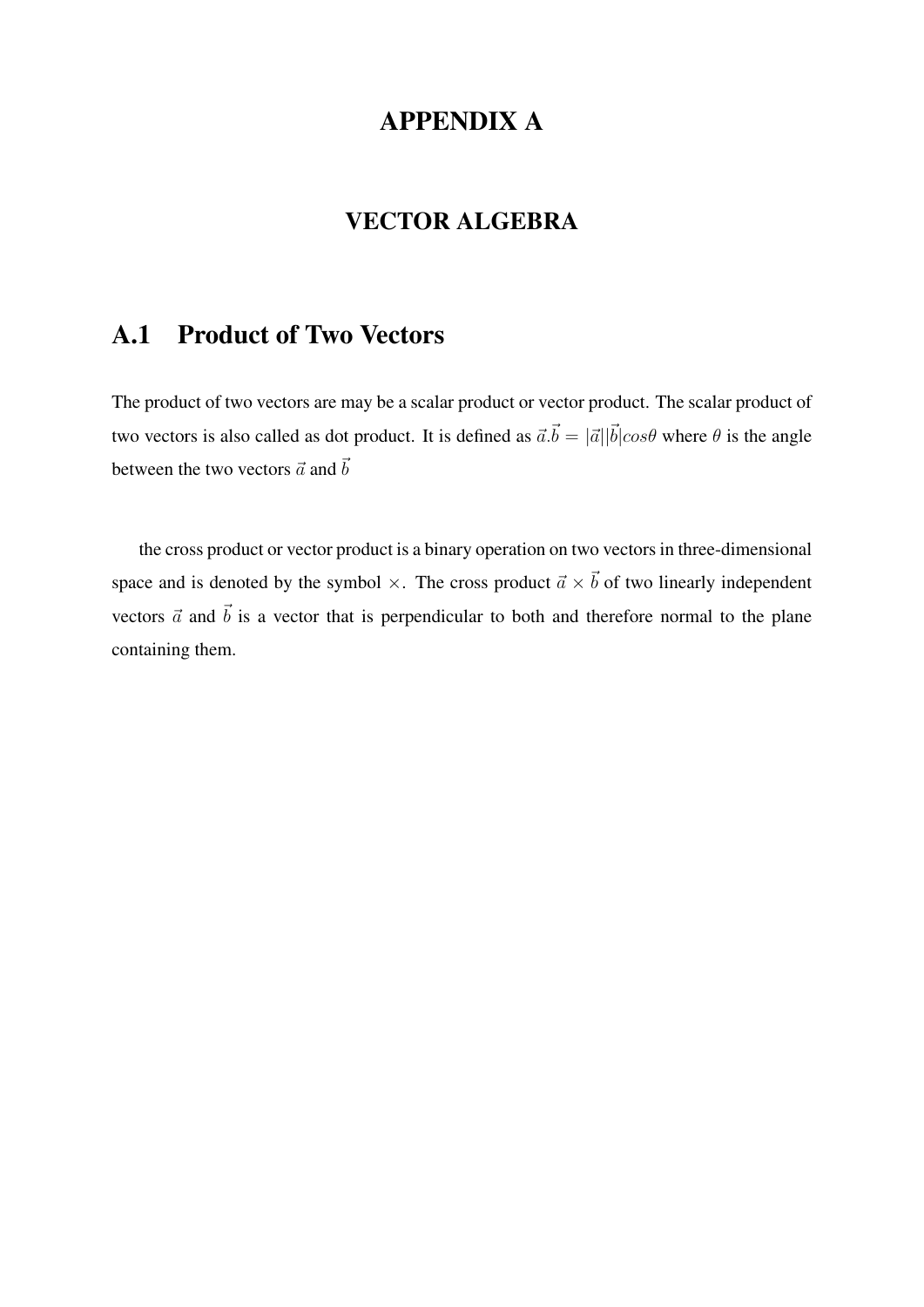### APPENDIX B

### MATRIX ALGEBRA

### <span id="page-20-1"></span><span id="page-20-0"></span>B.1 Matrix Multiplication

Matrix multiplication is a binary operation that takes a pair of matrices, and produces another matrix. Numbers such as the real or complex numbers can be multiplied according to elementary arithmetic. On the other hand, matrices are arrays of numbers, so there is no unique way to define multiplication of matrices. As such, in general the term "matrix multiplication" refers to a number of different ways to multiply matrices [\[6\]](#page-21-5).